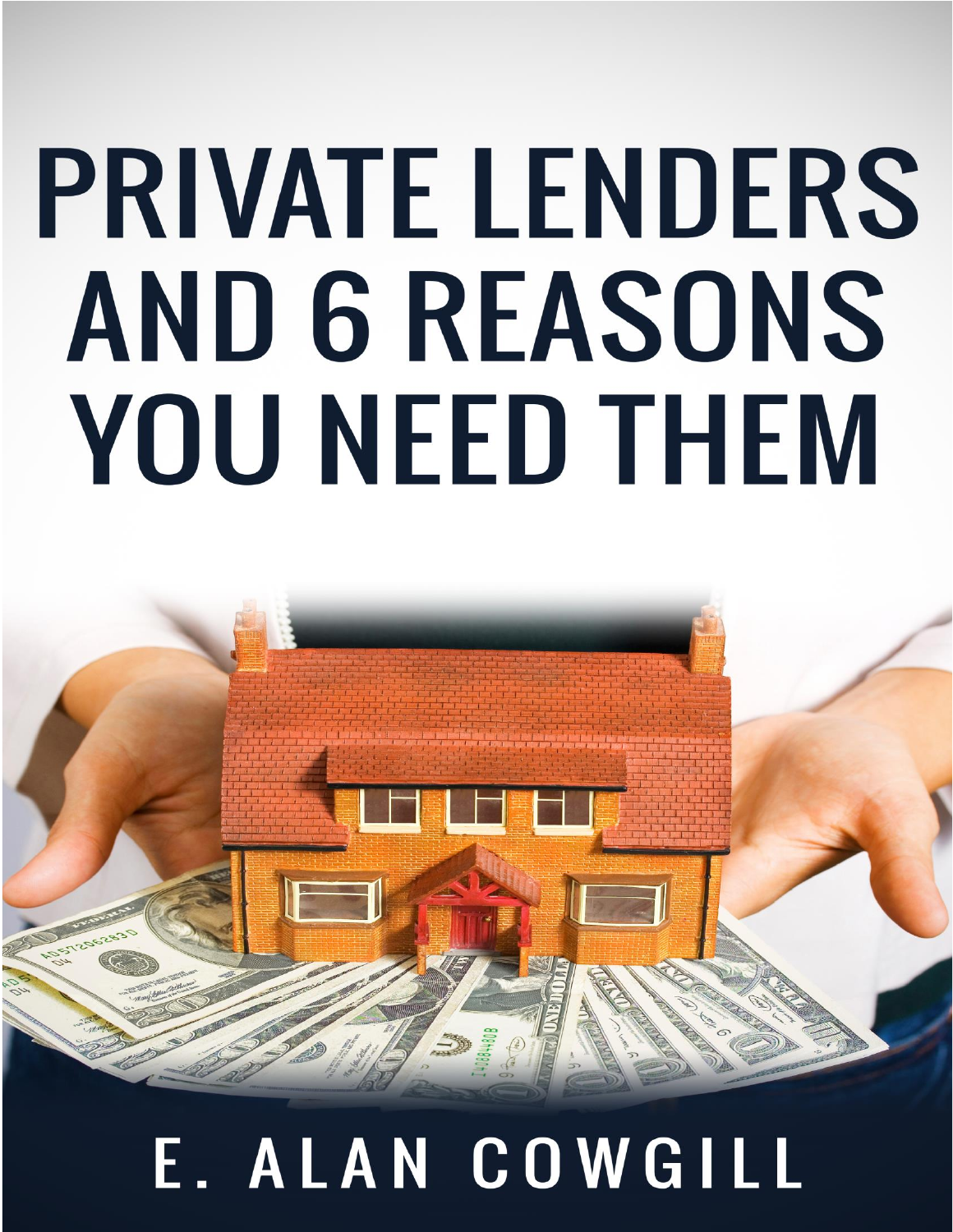#### Disclaimer

This publication is intended to deliver accurate and authoritative information in regard to the subject matters covered. The information it contains is up-to-date as of the date of its publication.

By accepting this material, you recognize that the publisher is not engaged in offering or providing legal, accounting, or other professional services. Students should feel free to consult legal, accounting, or other professional advisers.

Further, this is not a sale, nor an offer to sell, securities, the sale of which are regulated by state and federal laws and regulations. Any sale of securities must be conducted by registration or under an exemption from registration.

Reproduction or translation of this work or any part of this work, without the permission of the copyright owner, is unlawful.

#### Copyright Notice

Copyright © 2018-2021, Colby Properties, LLC. All rights reserved. These materials are delivered under a limited license to the original lessee, who is authorized to use all materials contained herein for personal use only. These are copyrighted consulting materials and are not intended to offer legal, accounting, or other professional advice. The licensee is responsible for the use of these materials.

Any unauthorized transfer, duplication, copying, sale, or other use of these materials other than to the original lessee is prohibited. Published by and copyright of Colby Properties, LLC.

> 2071 N Bechtle Ave PMB 310 Springfield, Ohio 45504 Phone (937) 390-0816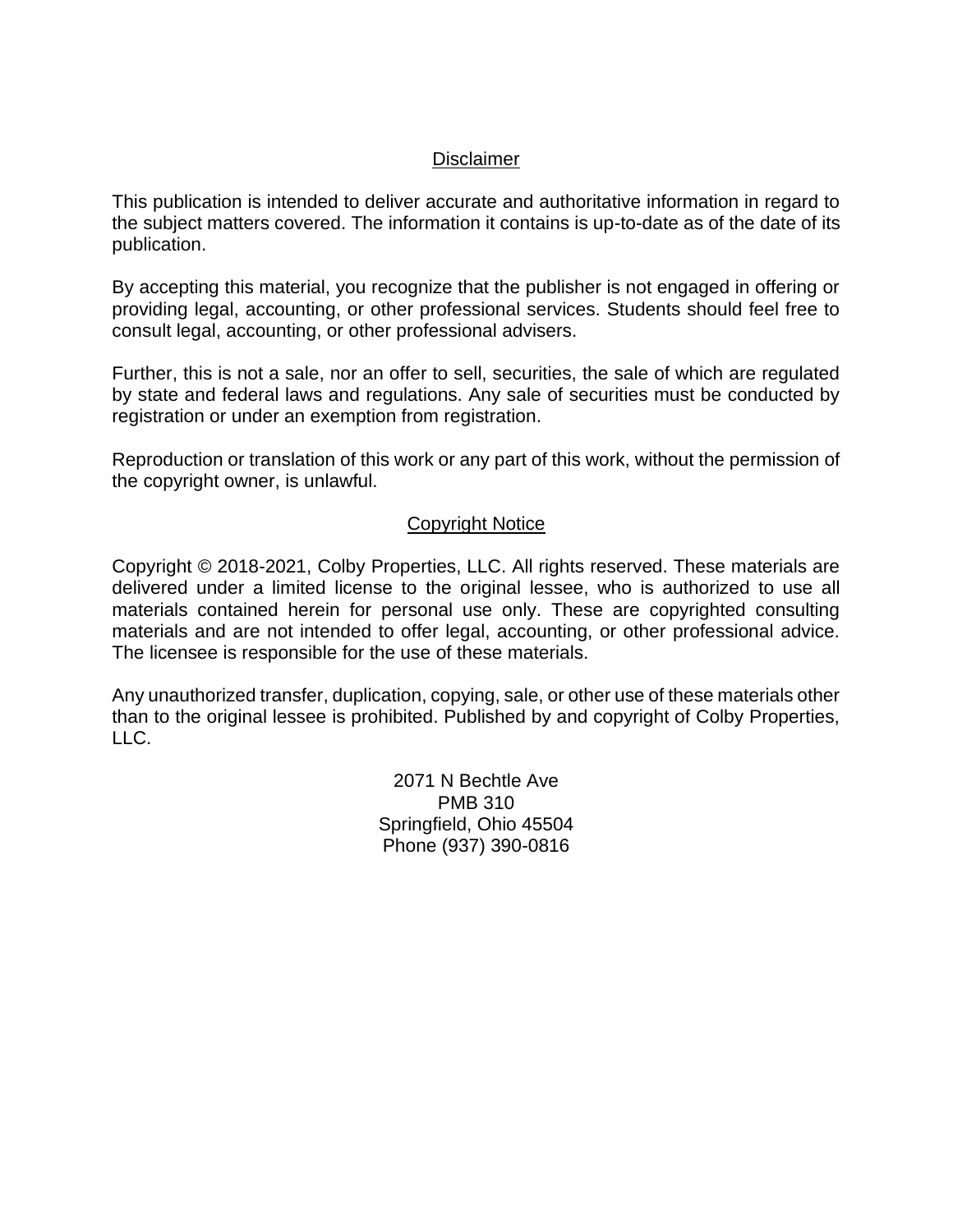## **TABLE OF CONTENTS**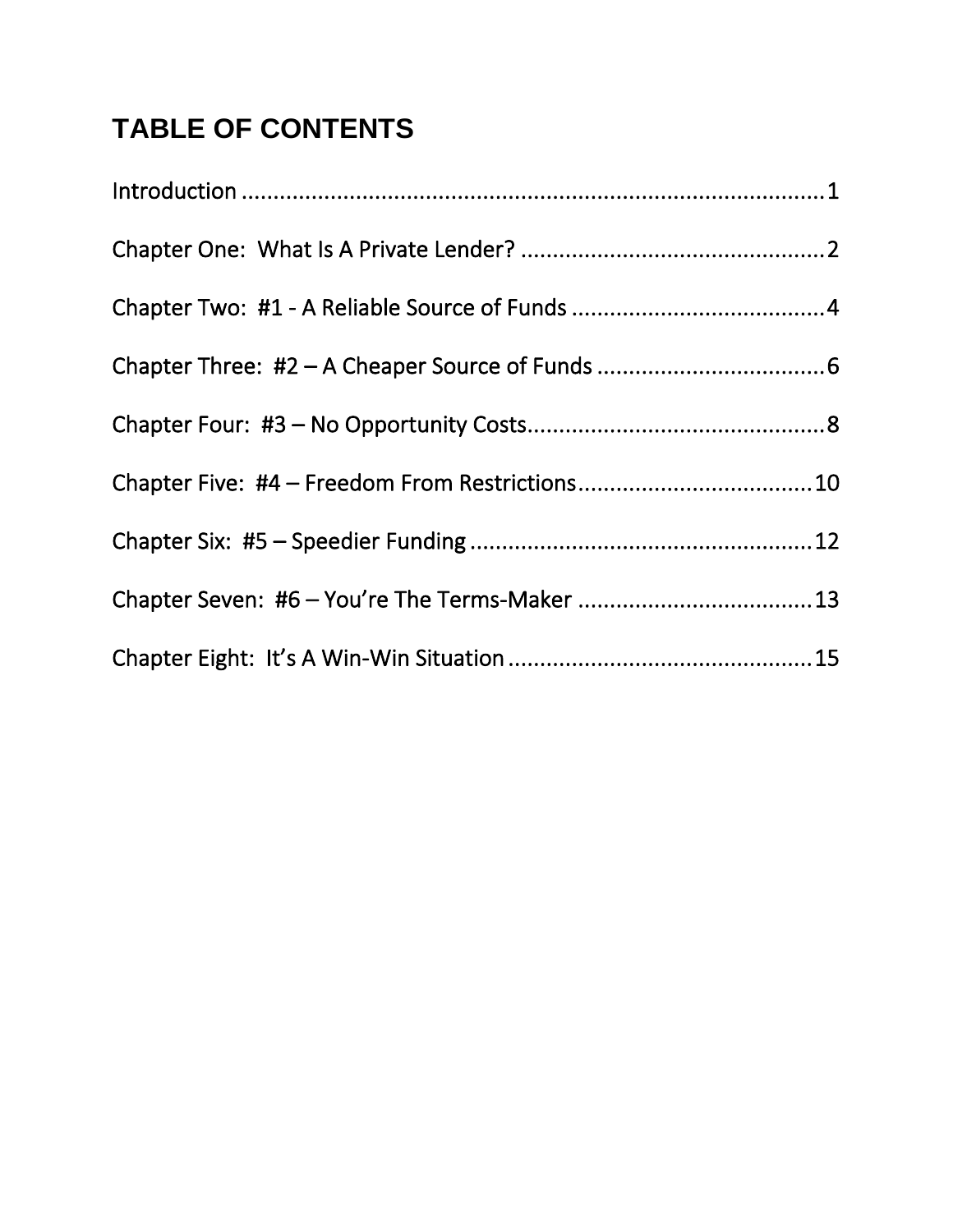#### **Introduction**

<span id="page-3-0"></span>People new to real estate investing are often under the mistaken belief that they must rely on financial institutions and/or hard money lenders to fund their businesses. Nothing could be further from the truth. An appealing alternative exists—specifically, private lenders.

Some new investors are unaware of this alternative source of financing, however, and some who are aware procrastinate in establishing a private-lender network. I



was one of the latter group. I had been advised to seek private-lender funding by more than one mentor when I first started my real estate investing business, but I dragged my feet—until the day came when I lost a deal that had the potential of profiting me \$80,000 because I was relying on the financial services industry to fund the deal. That was a very disheartening eye-opener.

Once I began using private lenders to finance my real estate business, it truly changed my life. I now have all the money I need to do as many deals as I want at any given point in time, and I think I can contribute something valuable to the industry by teaching others about private lenders—what they are and why every real estate investor, no matter what his or her current financial situation is, should build a privatelender network.

I have written this eBook for this purpose. In it, I explain the differences between private lenders and the more traditional sources of funds and provide just a few reasons why using private lenders to finance your business will enable you to be more successful. You do yourself a tremendous disservice by failing to tap this abundant resource. Private lenders are your keys to financial freedom.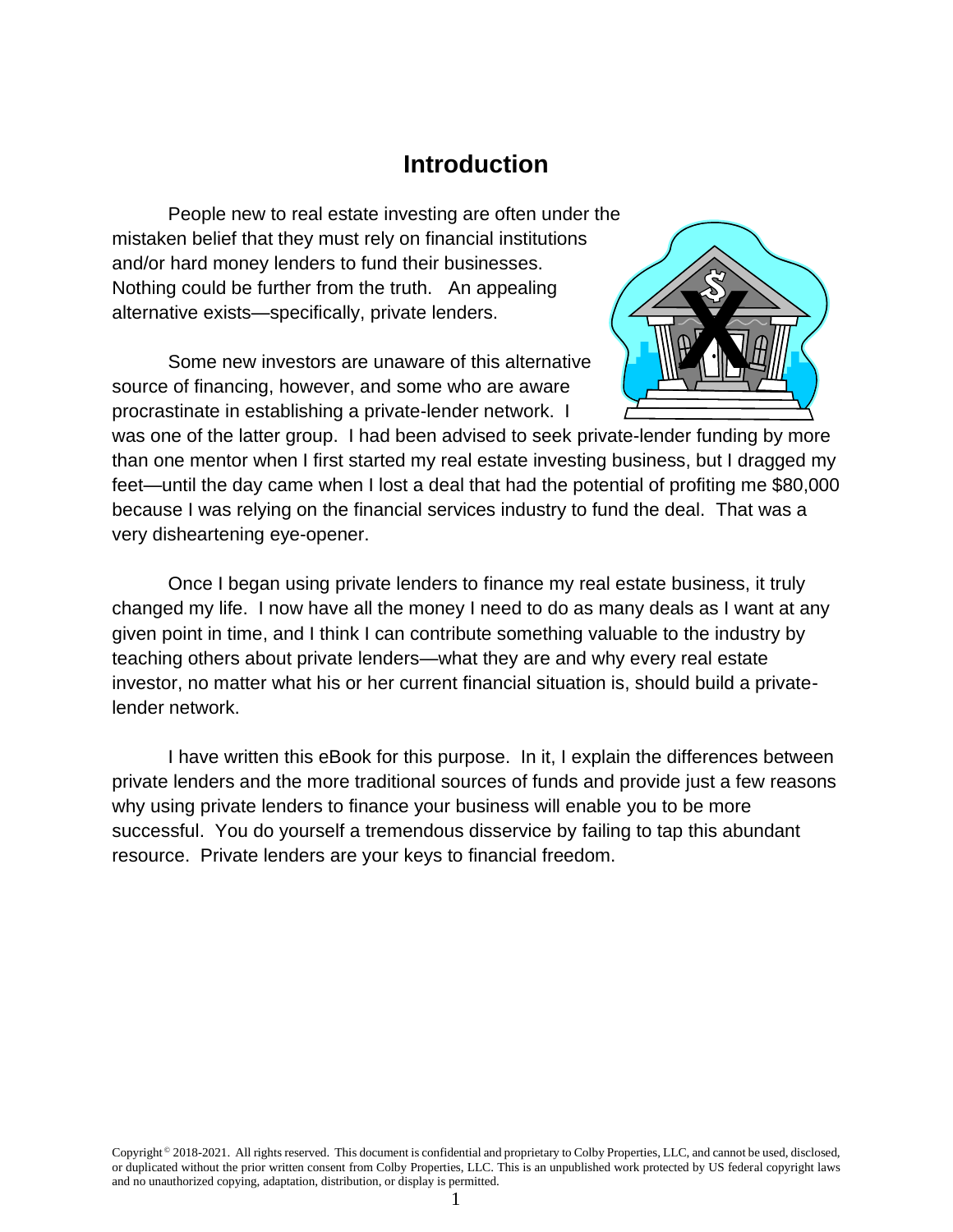#### **Chapter One: What Is A Private Lender?**

<span id="page-4-0"></span>Private lenders are the average Joes and Janes of the world. Some are retired while others are still members of the workforce; some have a substantial amount of money to invest while others have only a little.



Private lenders can be family members, friends,

associates, or other individuals. Generally, they are not business organizations, as are financial institutions. I use the term "financial institutions" to refer collectively to banks, S&L's, credit unions, and mortgage brokers. These businesses specify the terms of the loan—the interest rate, the time frame, the repayment schedule, and any requirements that must be met for the duration of the loan, such as a maximum debt-to-income ratio. They charge loan origination fees and other fees that they refer to as "points," both of which serve to increase the rate of interest you are actually paying for the use of the money.

Most hard money lenders are also organized as businesses. They charge an even higher rate of interest and impose higher fees than do financial institutions. They



typically base their loan decisions on how much the property will be worth in the event of foreclosure—in other words, their profit potential in the event you default. Borrowers who lack the necessary credit score or who

exceed the maximum debt-to-income requirement set by financial institutions often turn to hard money lenders as a last resort. Hard money lenders fill the gap.

Unfortunately, a lot of real estate investors who find themselves in financial straits don't realize that it isn't necessary to resort to these slightly-better-than-loanshark lenders. Having a private-lender network serves the same purpose at a lot less cost. However, you have to have one established beforehand. Doing so can help you ward off any financial disaster you might otherwise face. You can't wait until the last minute if you don't want to have your potential profits devoured by the sharks.

It is necessary to comply with state and federal securities laws when building your private-lender network. I cover all the basics in one of the programs I offer. You can learn more at [www.privatelendingmadeeasy.com/private-lending-basic-system/.](http://www.privatelendingmadeeasy.com/private-lending-basic-system/) It is well worth your while to become familiar with these laws. The benefits are numerous.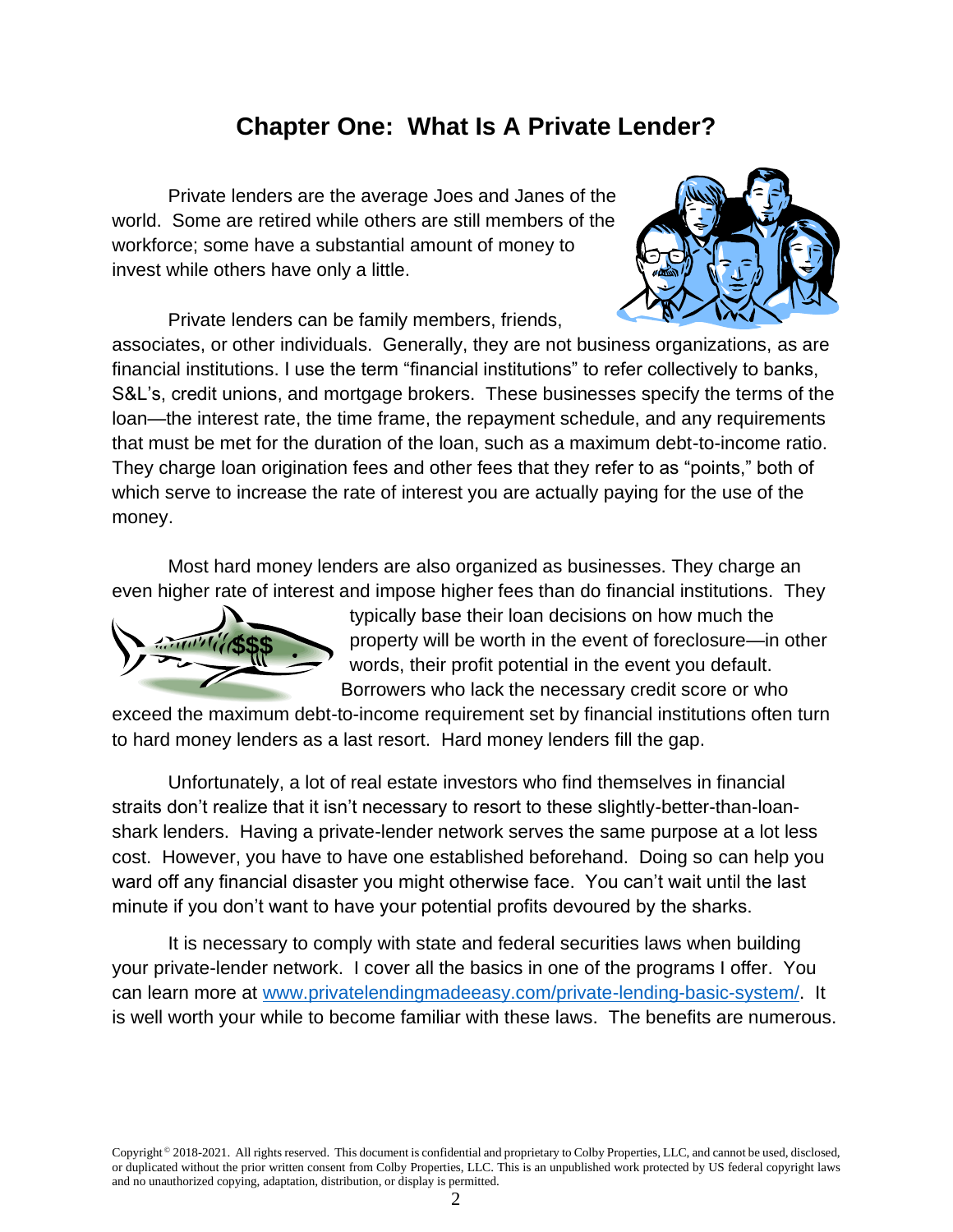I expound on 6 of them in Chapters 2 through 7 of this eBook. When you use private lenders, you will enjoy:

- 1. a reliable source of funds;
- 2. a cheaper source of funds;
- 3. having no opportunity costs;
- 4. freedom from restrictions;
- 5. speedier funding; and
- 6. being a terms-maker instead of a terms-taker.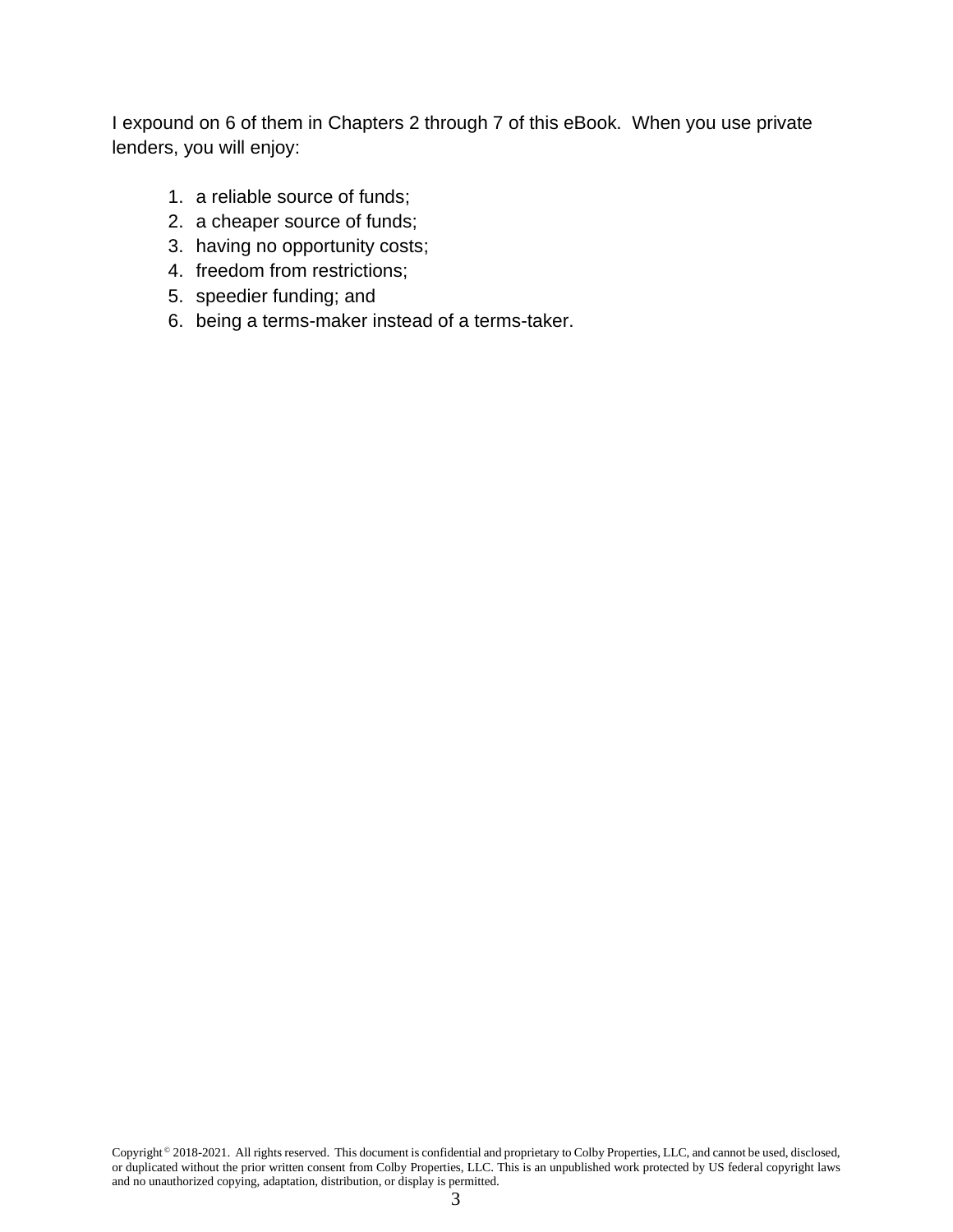#### **Chapter Two: #1 - A Reliable Source of Funds**

<span id="page-6-0"></span>When I first started purchasing investment real estate, I used bank mortgages, lines of credit, and credit cards to finance my business. At the time I also had a job in

Corporate America. I soon discovered that if I wanted to continue to borrow money from financial institutions—either in the form of mortgages or lines of credit—I would have to continue in my current J-O-B, even though to say I found that job less than satisfying is a gross understatement. Attempting to climb the corporate ladder was not my cup of tea. But financial institutions won't lend you money if you're not gainfully employed. When qualifying you for a mortgage,



they look at something called a debt-to-income ratio, and if you don't have a J-O-B i.e., a reliable source of income—good luck.

Even if you do have a job, you're not going to be able to qualify for a mortgage or a line of credit unless you also have a reasonably good credit score. Moreover, these debt-to-income and credit score requirements aren't static; they change with changes in economic conditions and government regulations. And economic conditions and regulations also restrict the total amount of the loans financial institutions can/will extend to you. I learned all this early on through personal experiences, too.

I initially had a good relationship with an S&L that allowed sellers to carry back a second on the property, but after it got audited that S&L was no longer able to offer these loans. I then financed 4 properties through a bank before it stopped lending me money. I drew on a \$100,000 line of credit to see me through, but \$100,000 doesn't last as long as you might think, and when the money dries up, so does your business. Have you heard the saying, "It takes money to make money"? Well, it's particularly true in this industry.

Sometimes you may be able to obtain money from a hard money lender when your credit score is lacking and/or you don't have a job. These lenders are often more interested in the value of the property and what they stand to gain if they have to foreclose on the loan they make to you than on your ability to repay the loan. But, as mentioned in Chapter One, you will pay dearly for the money they lend you—both in terms of interest rate and upfront fees. Too, hard money lenders won't front you the funds you might need to rehab a property, and your only exit strategy will be to sell the property for the cash necessary to repay the loan. Forget about lease-options or land contracts (aka contracts-for-deed in some states).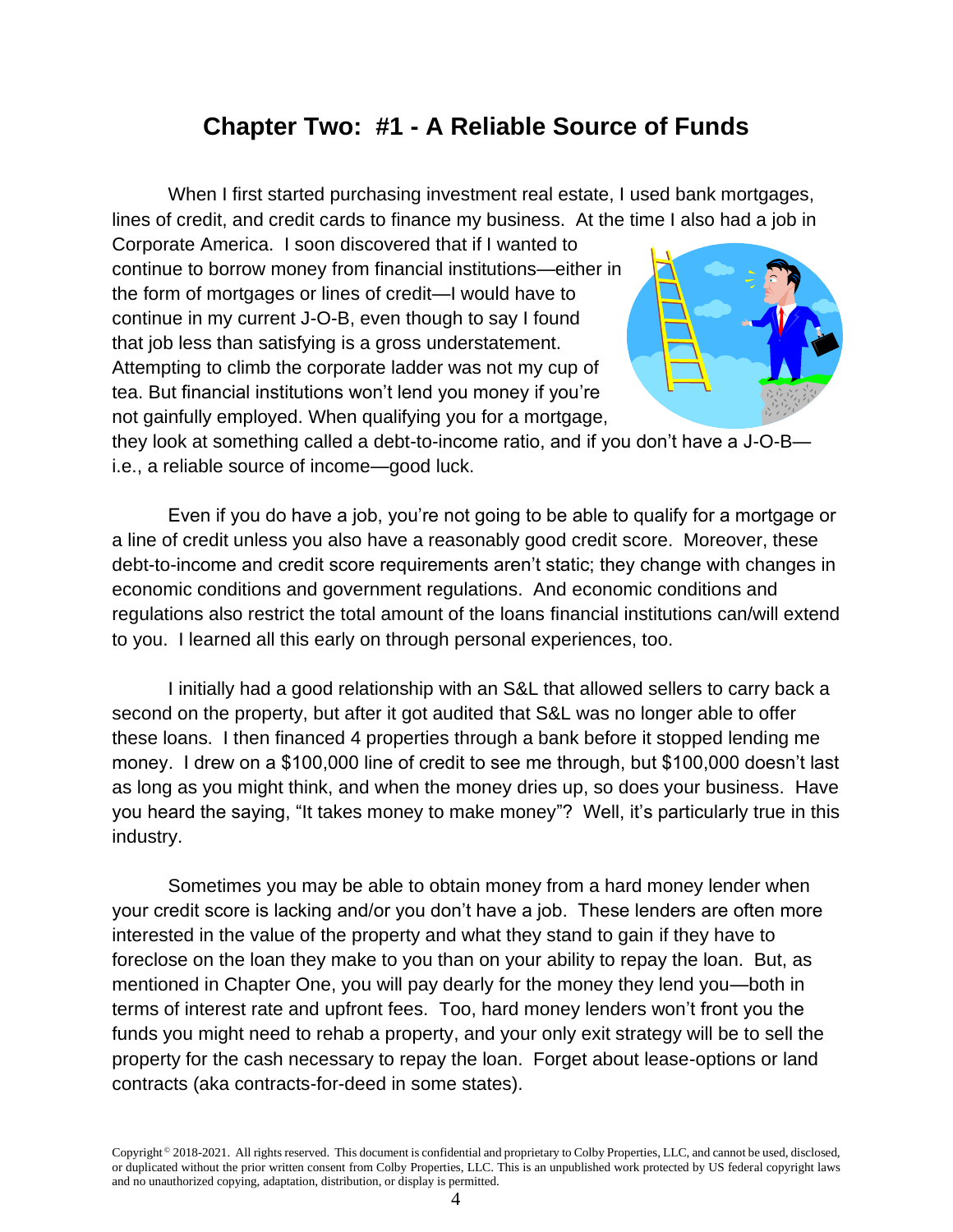You won't have any of these concerns once you have established a network of private lenders. You can quit your job without worry. Private lenders don't ask you about your employment situation; nor do they ask about your credit score. They don't look at your debt-to-income ratio, and your cash flow will not be adversely affected by a tightened money supply policy and/or more stringent government regulations on the financial services industry.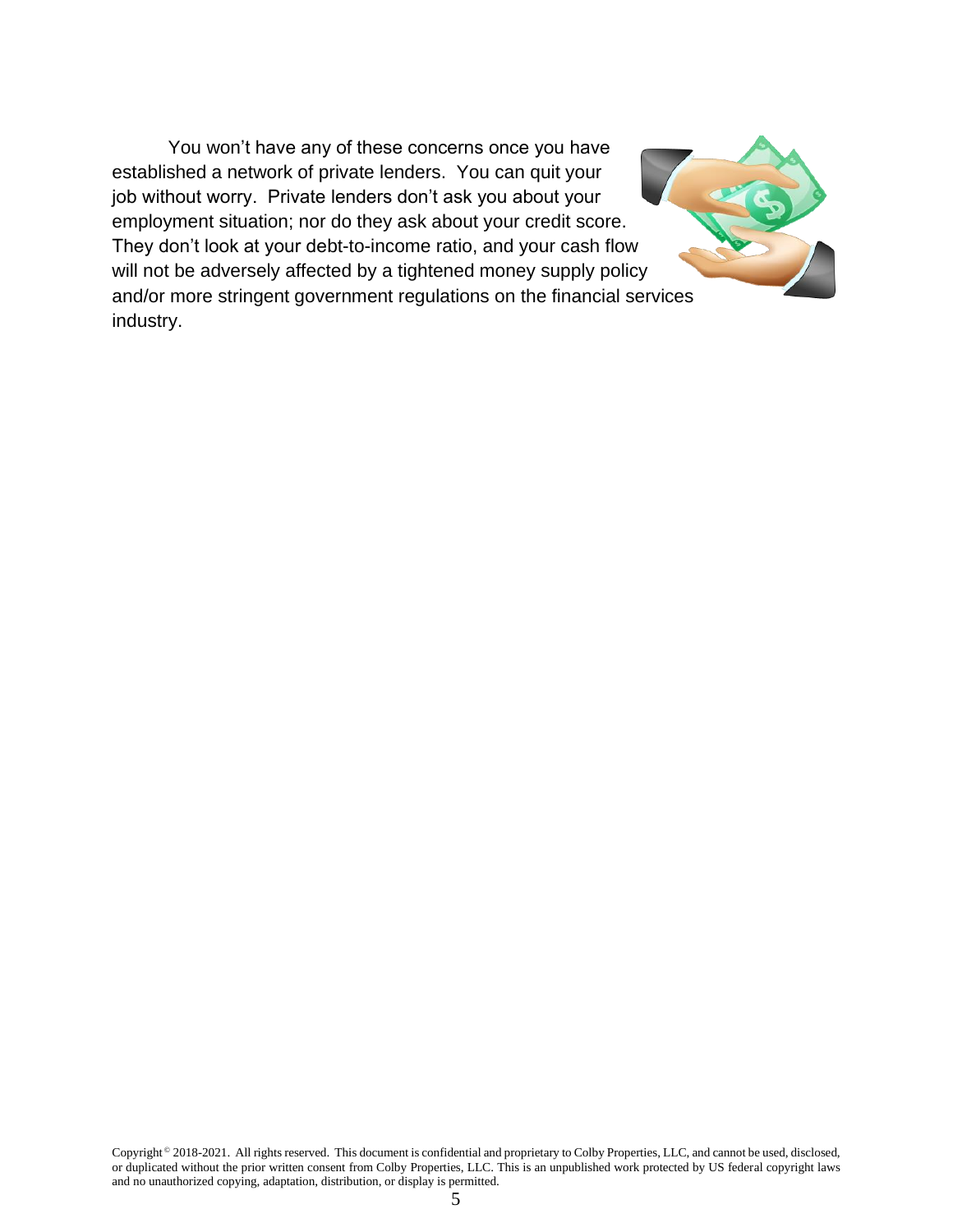#### <span id="page-8-0"></span>**Chapter Three: #2 – A Cheaper Source of Funds**

In addition to being a more reliable source of funds, private lender funding is also a cheaper source of funds. As I mentioned earlier, both financial institutions and hard money lenders charge upfront points in addition to interest, and these points effectively increase the actual interest rate you're paying on the money.

For example, assume you borrow \$20,000 for one year from a bank at a stated interest rate of 10% and must pay upfront fees of 4%, or \$800.



The fees you must pay at the outset effectively reduce your usable proceeds to \$19,200, and you are paying not just \$2,000 (=  $10\%$  x \$20,000) for the use of that money, but \$2,800 when you take the points into account. This jacks up the interest rate you're paying. It's not 10%; it's 2,800/\$19,200  $= 14.6\%$ !

And there are closing costs on top of this that are specified in dollars rather than points—another way of disguising what you're actually paying for the loan. While there are still closing costs involved when you use private lenders, they are substantially lower. And there are no points associated with private loans—just a clearly stated interest rate, and one that you, by the way, determine, as I discuss in a later chapter.

Another source of funding that I have not yet mentioned in this eBook—and for good reason--is a partner. He or she can contribute money to the business from his or her own savings and may also increase the borrowing capacity of the company. This said, I have personally found partners to be a fairly expensive financing source.

I was involved in a couple of partnerships. In one of them, I handled the paperwork and financing while my partner was responsible for the rehabbing. Fast forward a year: We had 18 houses, all of them mortgaged, but none in rentable condition. The rehabbing process wasn't progressing as it should, and the monthly mortgage payments were eating up our rehab money. I made out okay financially when all was said and done, but I lost a friend in that deal.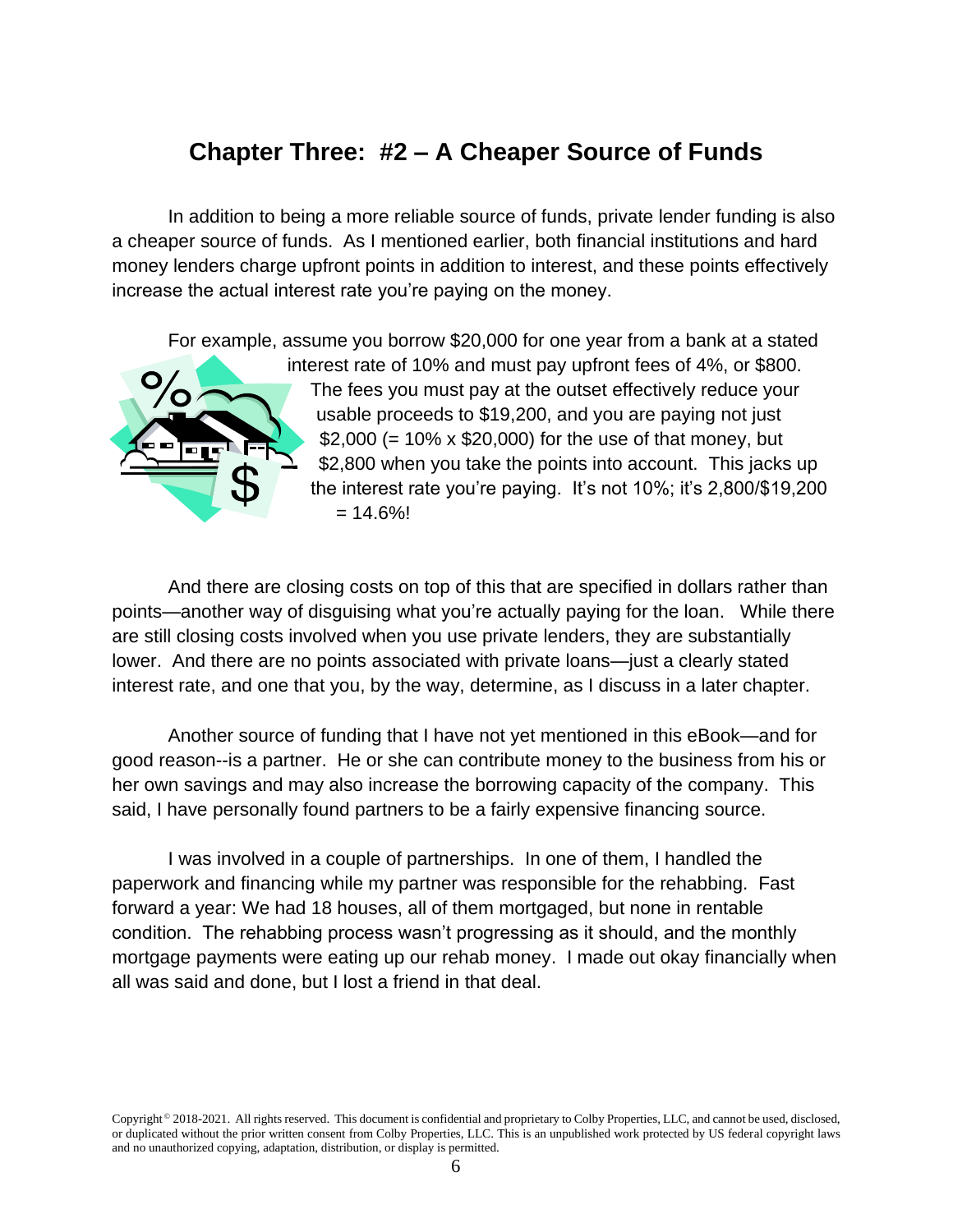I lost money when I partnered with a guy who wanted to buy trailers and rehab them. I financed the deal. He bought and rehabbed a trailer—and then put the trailer in his name, sold it, and kept all the proceeds. Oh yeah, and he quit taking my phone calls—surprise, surprise. Naturally, I won when I took him to court, but that was for nil when he filed for bankruptcy.

So, I'm not interested in any more partnerships. When you take on a partner even an honest one—you lose some control of the situation. And that loss of control can end up being very expensive. Besides, why split the profit when you don't have to? Private lenders are a significantly cheaper means to money.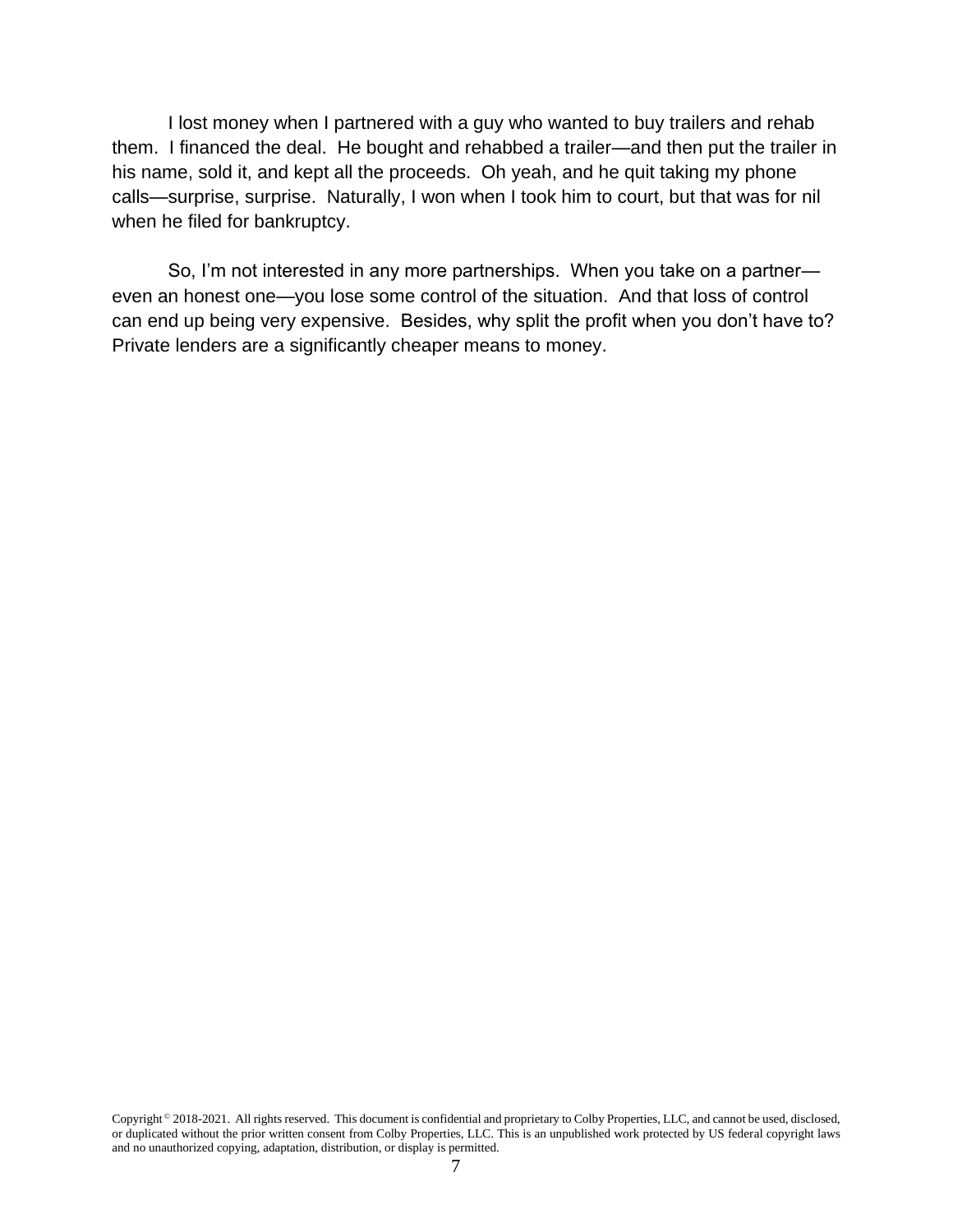#### **Chapter Four: #3 – No Opportunity Costs**

<span id="page-10-0"></span>One set of costs that even some of the smartest businessmen forget to take into account are opportunity costs. Opportunity costs are the potential earnings you give up. When you borrow money from either a **financial institution** or a **hard money lender** in order to buy a property, you are required to put up some of your own money—i.e., a down payment. This is typically 20% of the purchase price when you're dealing with a financial institution and can range from 15% to as high as 50% when you're working with a hard money lender. This is your money that is tied up--money that you don't have to invest elsewhere.

Let's assume, for simplicity, that you want to purchase a \$100,000 property. A bank or hard money lender may require that you invest \$20,000 (at least) of your own money before it will lend you anything. You might have been able to use that \$20,000 you had in savings to rehab that property fully—and then some—but now, instead, you might have to borrow the money needed for the rehab—and pay interest on it.



Moreover, when you obtain a mortgage from a financial institution, you typically must make monthly payments into an escrow account to cover future insurance and property tax bills when they come due. These bills are usually paid every 6 months. Meanwhile, your money is held hostage, earning no interest at all—for you, at least.

Admittedly, taxes and insurance payments vary depending on the location and the property, but let's assume an average monthly escrow payment of \$300. That's \$300 less a month that you have to invest. And speaking of monthly payments, when you borrow from traditional lenders, you are usually required to repay a portion of the loan and/or interest on the loan each month, too.

When you are borrowing from **private lenders**, you don't have these opportunity costs. No down payment is required to purchase a property, and there is no escrow requirement, either. This means that you can have all that money that would otherwise be tied up at your complete disposal. If you are buying a \$100,000 property, you can borrow the full one-hundred-grand purchase price. You can opt to use your own \$20,000 to pay for the rehab or finance that amount as well. And you can keep the money that you would have had to pay into a financial institution's escrow account. You can be earning interest on that money yourself.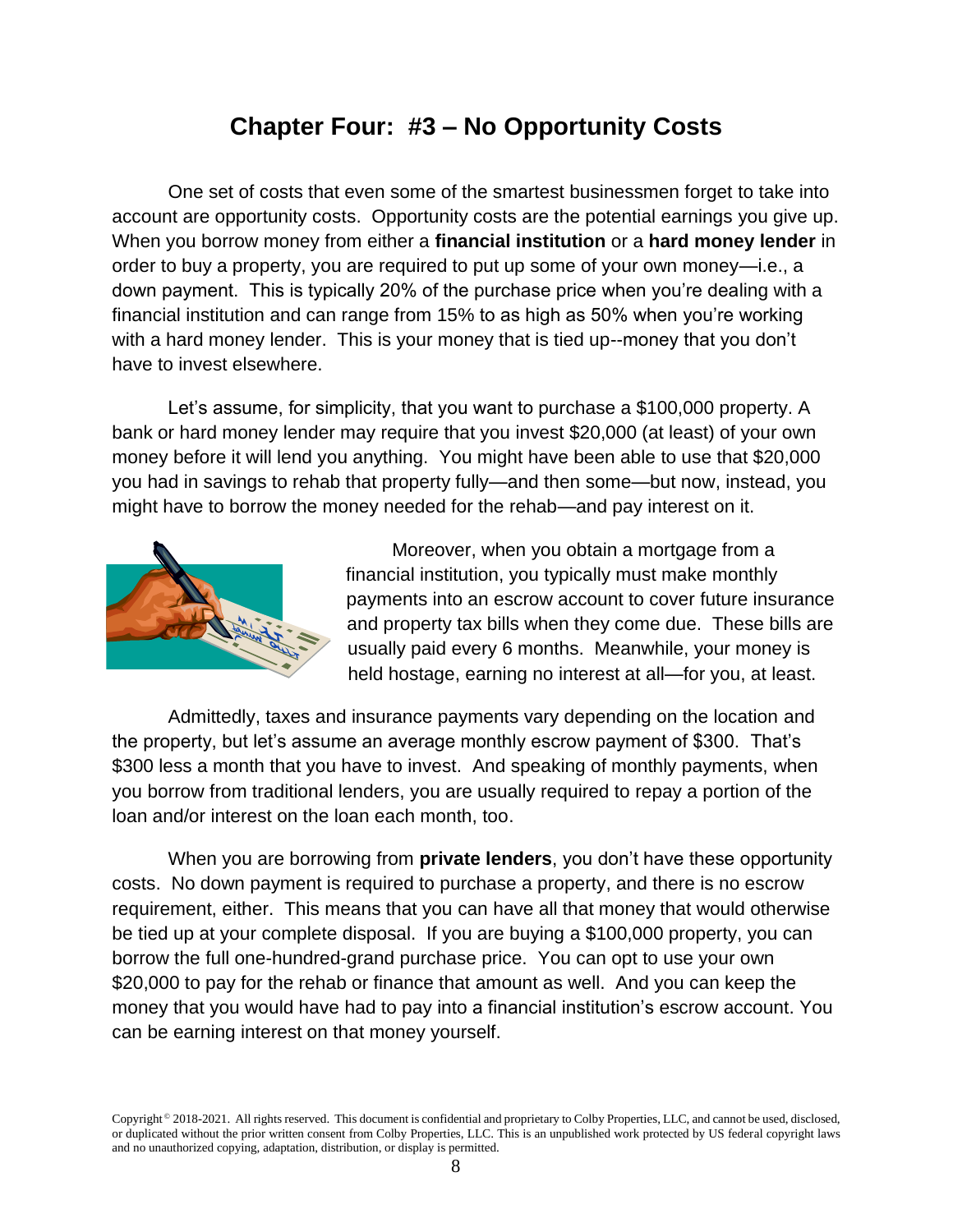Furthermore, you can structure the loan repayment schedule to fit your needs. You can tell your private lenders that you will make monthly payments on the loan if you like—or even that no repayment will be made until the house sells, at which point the loan will be repaid in full with interest, which is the way a lot of my loans are structured. You are in control.

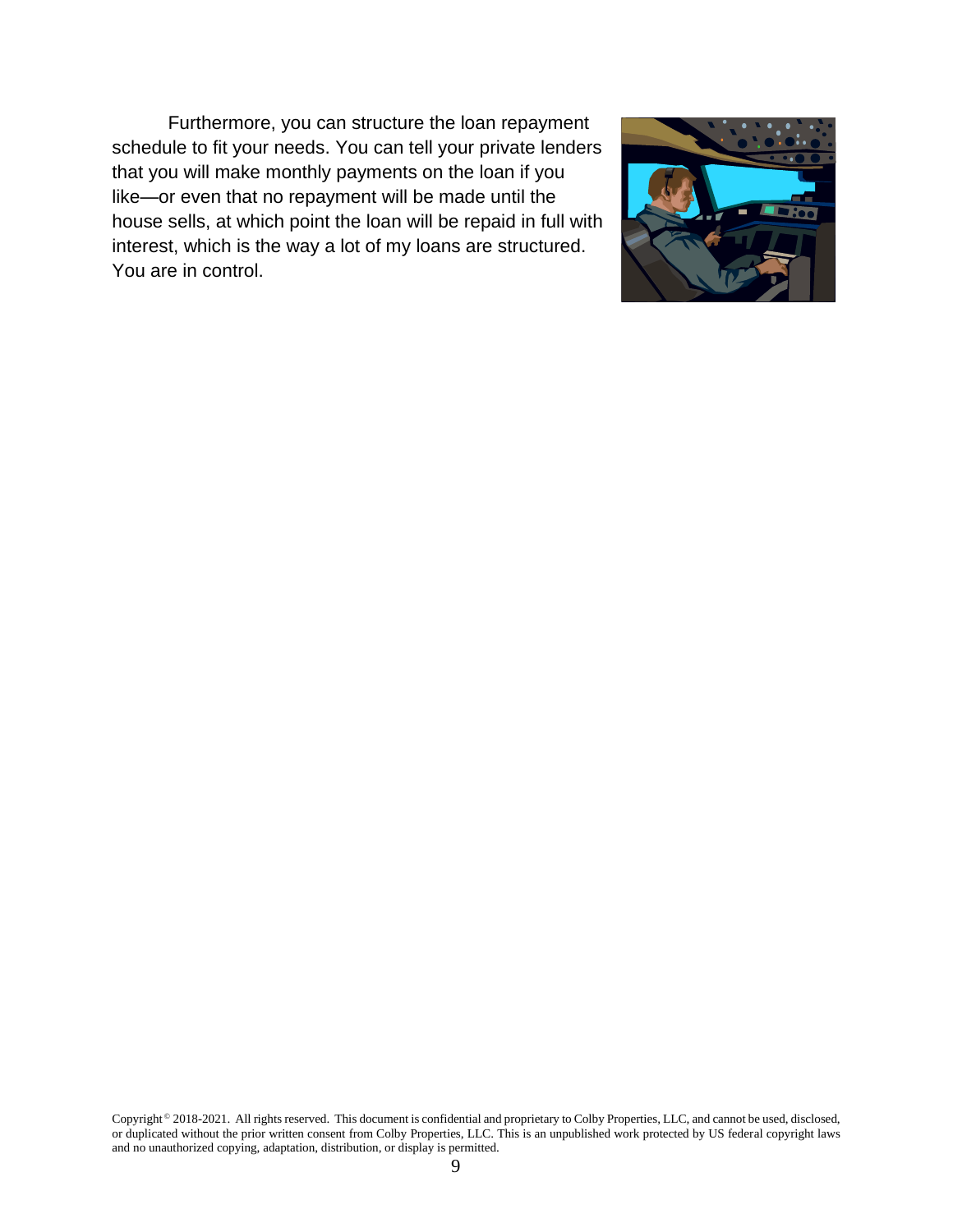### **Chapter Five: #4 – Freedom From Restrictions**

<span id="page-12-0"></span>Before you can borrow the money you need to buy a house from a financial institution, the property under consideration has to be approved by the powers that be at

that institution as worthy of being purchased. And the value of the property is of primary interest to hard money lenders, too, because they want to know what they will be getting if you are unable to make the requisite payments and they have to foreclose. But, let's face it, some of us buy some pretty nasty properties. Some the houses might not have windows or doors or roofs or plumbing, and financial institutions and hard money lenders are unlikely to agree to lend us the money to buy these types of properties.



They don't understand that, for a lot of us, properties like these are the heart of our business. We buy trash and turn it into cash. I once had a bank that refused to lend me money to buy a house that didn't have a furnace. It was an insult to my intelligence. I knew far better than that bank's loan officer what that house would be worth after I rehabbed it. I wasn't going to buy a house and spend money renovating it without being pretty sure I could earn a nice profit on it after all was said and done.

Now that I have a network of private lenders, I buy whatever I want. The



decision is mine and no one else's. I am my own approval committee. And because I can accurately estimate both what the rehab will cost and the after-repair value (ARV) of the property, I can put together a lot more profitable deals than I could when I had to get a bank's approval on a property.

I'm also not limited in the number of properties I can buy. Financial institutions want you to remain within their specified debt-to-income ratio

requirement for the life of the loan. That pretty much limits your borrowing capacity. And they sometimes impose other restrictions that can affect the way in which you operate your business. Additionally, there will often be a prepayment penalty written into the loan documents. So if you happen to sell a property more quickly than



debt--thereby improving your aforementioned debt-to-income ratio and eliminating that interest payment—unless you pay them some money to allow you to do so.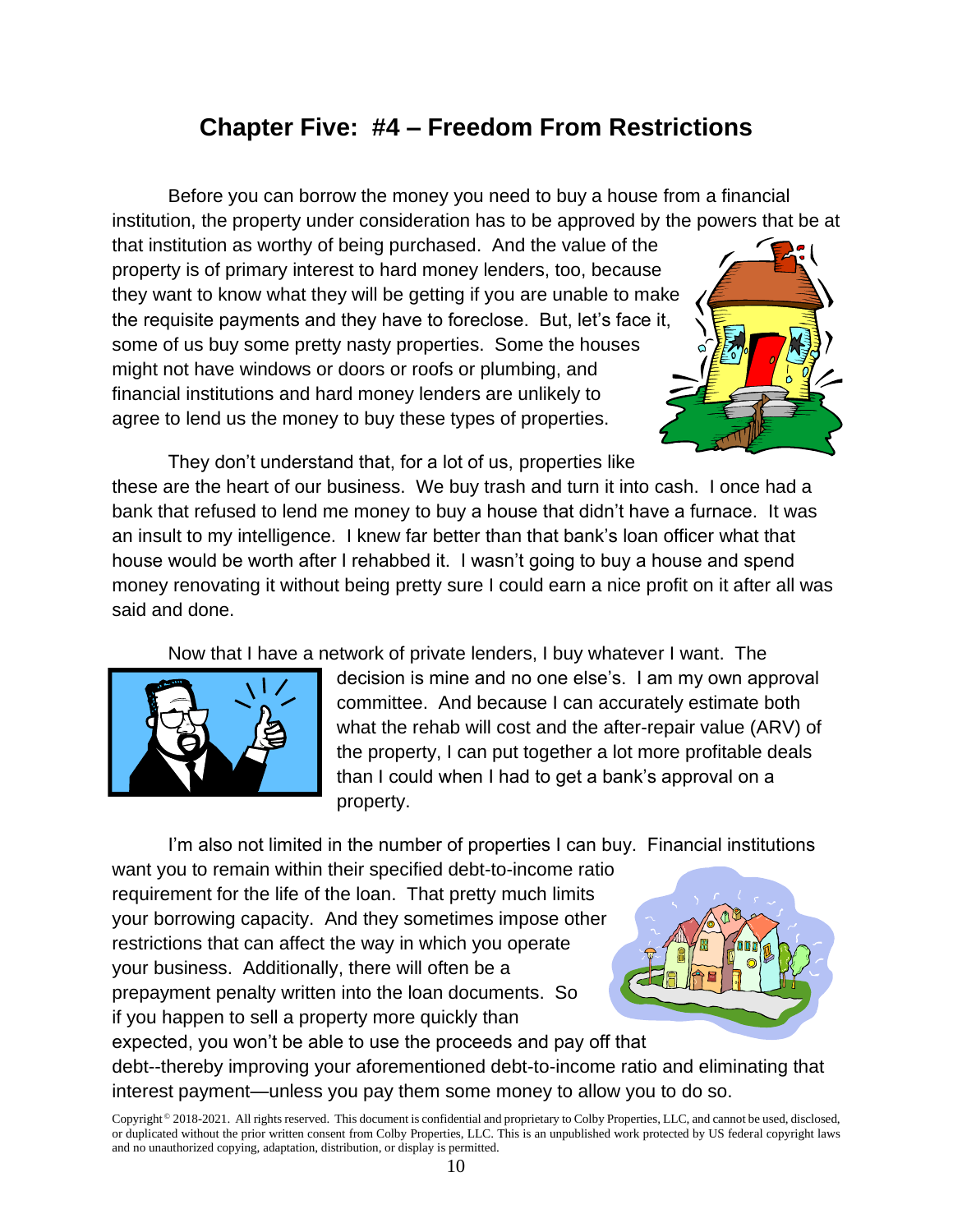None of these are issues when you borrow from private lenders. There are no ratio requirements that you need to meet, and the amount of money you can borrow is virtually unlimited. If a buyer comes along and purchases the property, you can use the proceeds to pay off the loan without penalty.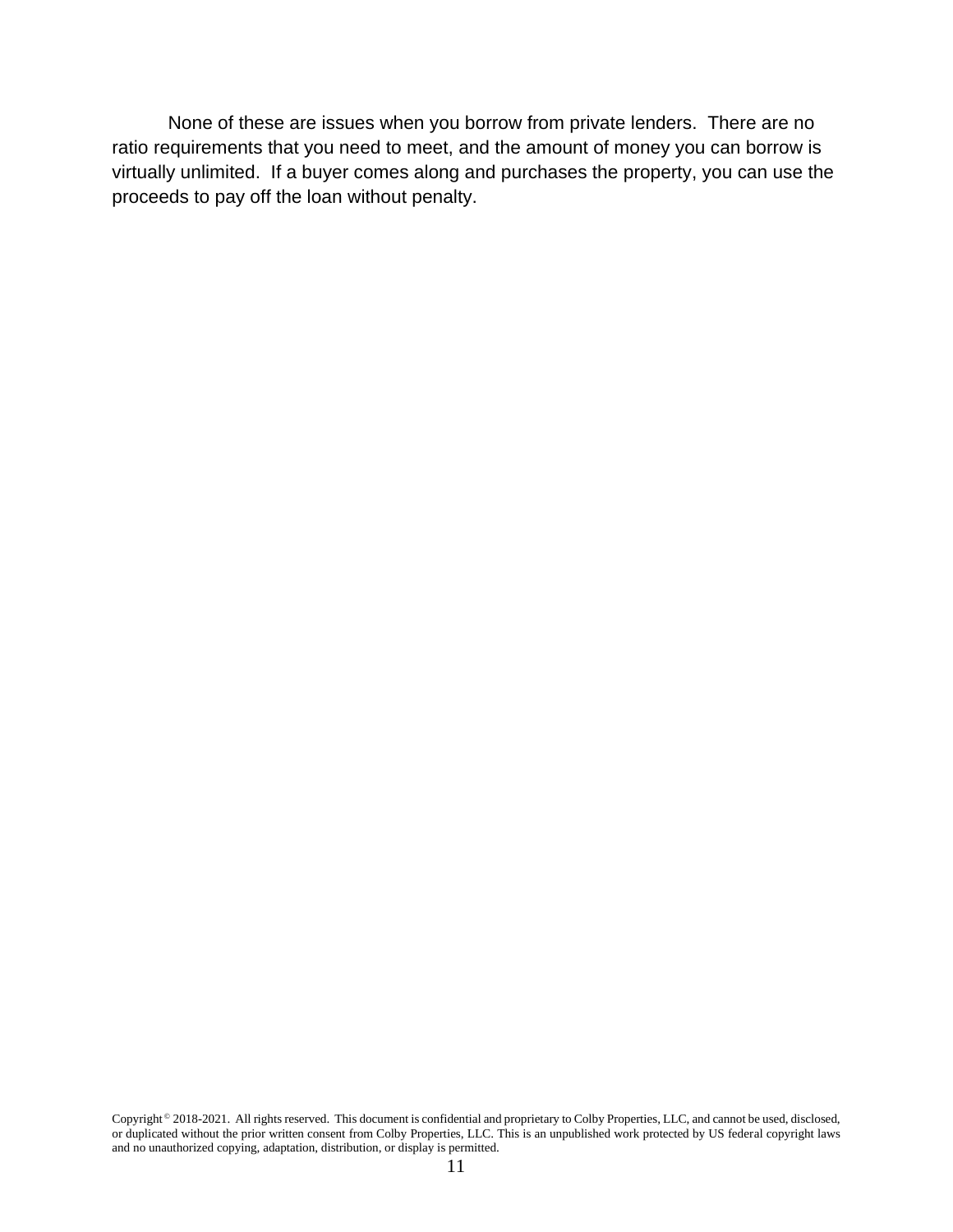#### **Chapter Six: #5 – Speedier Funding**

<span id="page-14-0"></span>Remember that \$80,000 potential-profit deal I mentioned losing out on in the introduction to this eBook? I had come across a property that had gone into foreclosure and was being sold for \$70,000; it had a market value of \$150,000. Unfortunately, I didn't have the funds readily available, and I hadn't yet established my network of private lenders. I did everything I could to try to get the money, including attempting to increase my lines of credit. The loan approval process took so long that by the time I obtained the necessary financing, it was too late. Someone else had snatched up the property—someone who had the cash readily available and was able to close the deal in a matter of a few days.

I experienced inconvenient and costly delays on numerous other occasions while

I was still relying on financial institutions for funding. It took me 4½ months to close on one house. I was fortunate that I didn't lose that deal, too. Now that I am using private-lending financing, all the money I need is at my fingertips—literally. The funds are just a phone call away.



Because of this, I can make offers with confidence and close deals quickly. I no longer have to complete mounds of paperwork and provide massive amounts of documentation before my request for a loan will even be considered—and then wait around hoping it will be approved. Being able to pay cash and close within days enables me to buy properties at a discount, essentially affording me a profit right off the bat.



The ability to move quickly on a good deal when you find one may be the greatest competitive advantage you can have as a real estate investor. Having an army of private lenders behind you puts you a step above the competition.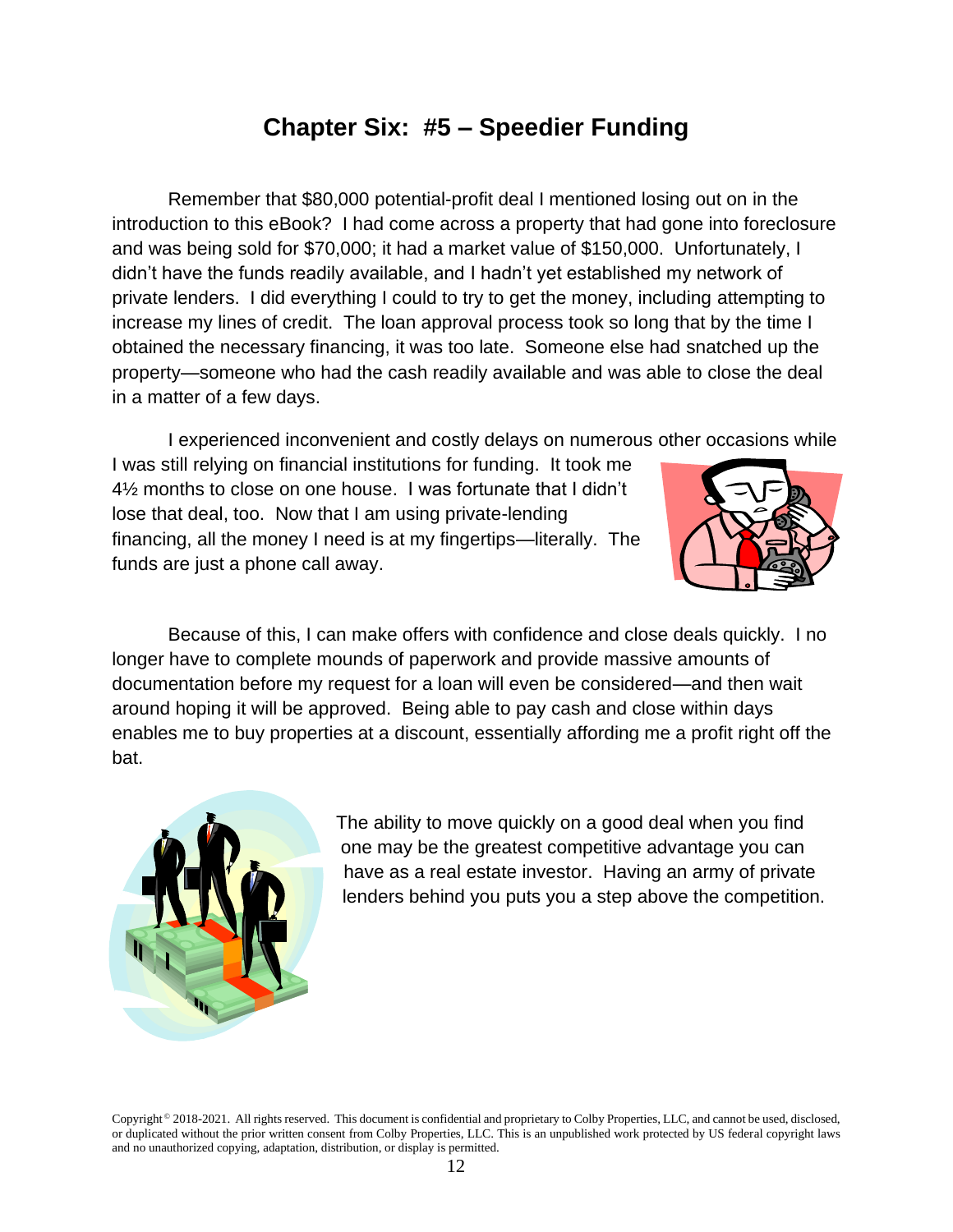#### **Chapter Seven: #6 – You're The Terms-Maker**

<span id="page-15-0"></span>

When you borrow from a financial institution or a hard money lender, you are a *terms-taker***.** These entities tell you how much they will lend you and for what length of time, how much of a down payment you will need, what the interest rate will be and the upfront fees you will be obliged to pay. They also dictate the repayment schedule, typically requiring monthly payments.

As I mentioned in an earlier chapter, they often impose other restrictions on you, too, such as the need for you to maintain a debt-to-income ratio that is below a specified number—a number that they unilaterally establish. And more often than not, you will be required to make payments into an escrow account to cover property taxes and insurance bills when they come due.

When you borrow from private lenders, however, you are the *terms-maker*. You determine the minimum loan amount that you will accept. For example, I don't accept investment amounts less than \$5,000. But you can establish your own minimum amount--\$1,000, \$5,000, \$10,000. It's totally up to you.



You also set the interest rate on the loan—

although it does, of course, have to be competitive with what your lenders could earn elsewhere on their money. And you are the one who dictates the repayment schedule. You can decide to make monthly payments or make a single balloon payment at the end when the property sells. I offer a higher interest rate to lenders who are willing to wait for the house to sell before receiving any money. But I don't offer a higher rate on 2<sup>nd</sup> mortgages, nor do I pay more on larger investment amounts. In other words, if I stipulate an interest rate of 10%, then I pay my investors 10%, regardless of whether they lend me \$5,000 or \$20,000.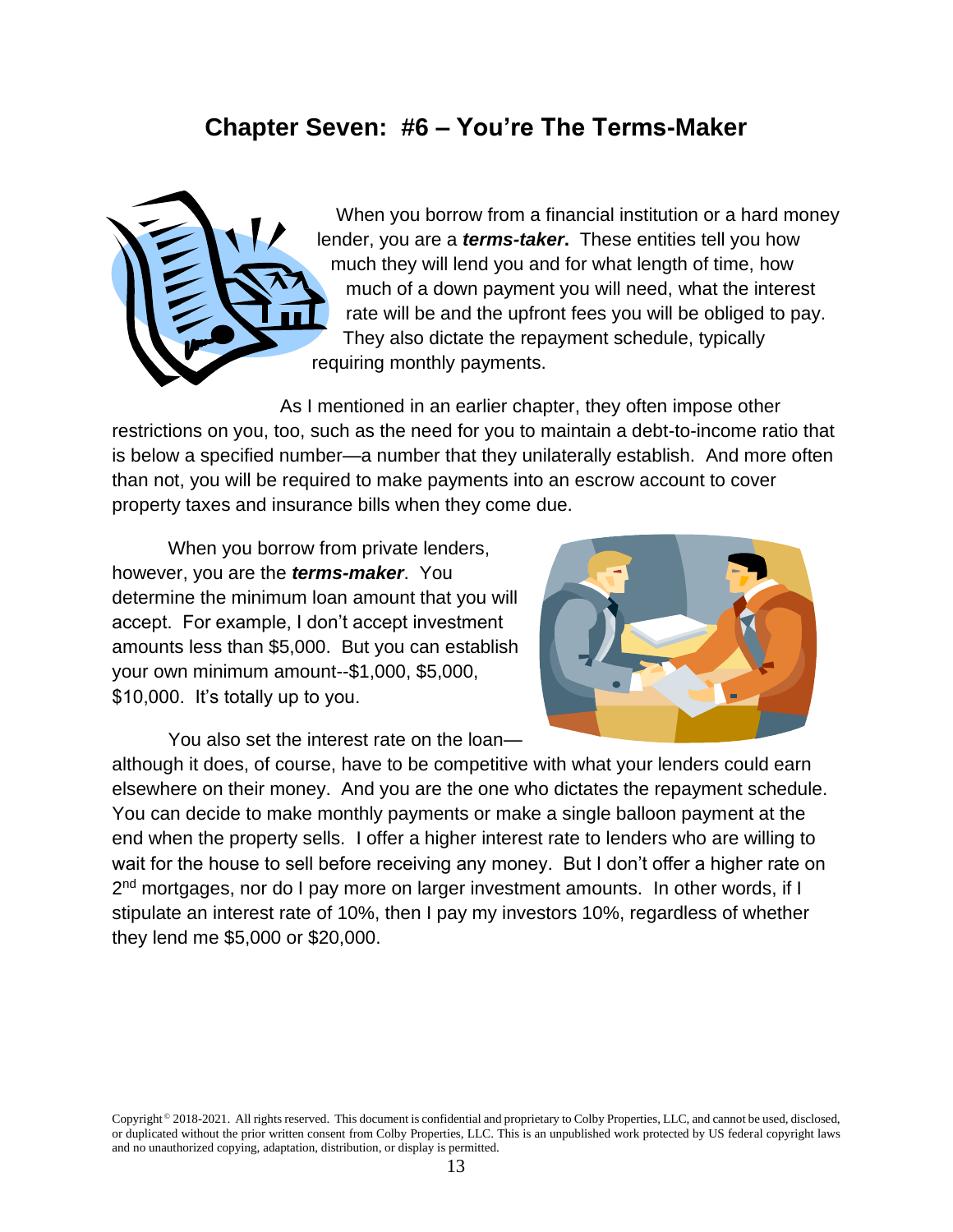There are numerous other stipulations you can incorporate into the loan agreement that can make your life easier, too. For example, when I opt to make monthly payments to lenders, I set it up so that those payments are due on the  $15<sup>th</sup>$  of each month because I receive rent checks from my tenants on the 1<sup>st</sup> of the month. This way I have the rent money deposited in my account well ahead of time to cover the payments I must make.

Another advantage of being the terms-maker is that you can change the terms on future loans. If you initially set a minimum loan amount of \$1,000 and discover that the paperwork involved in keeping track of all the loans and lenders is too unwieldy, you can stipulate a higher minimum investment amount next time around.

When you raise money from private lenders, you do have to abide by state and federal securities laws, however, as I mentioned in Chapter One of this eBook. Once again, I discuss these in detail in a number of my programs on private lending, including "Private Lending Made Easy: The Basic System," which you can learn more about by visiting [www.privatelendingmadeeasy.com/private-lending-basic-system/.](http://www.privatelendingmadeeasy.com/private-lending-basic-system/)